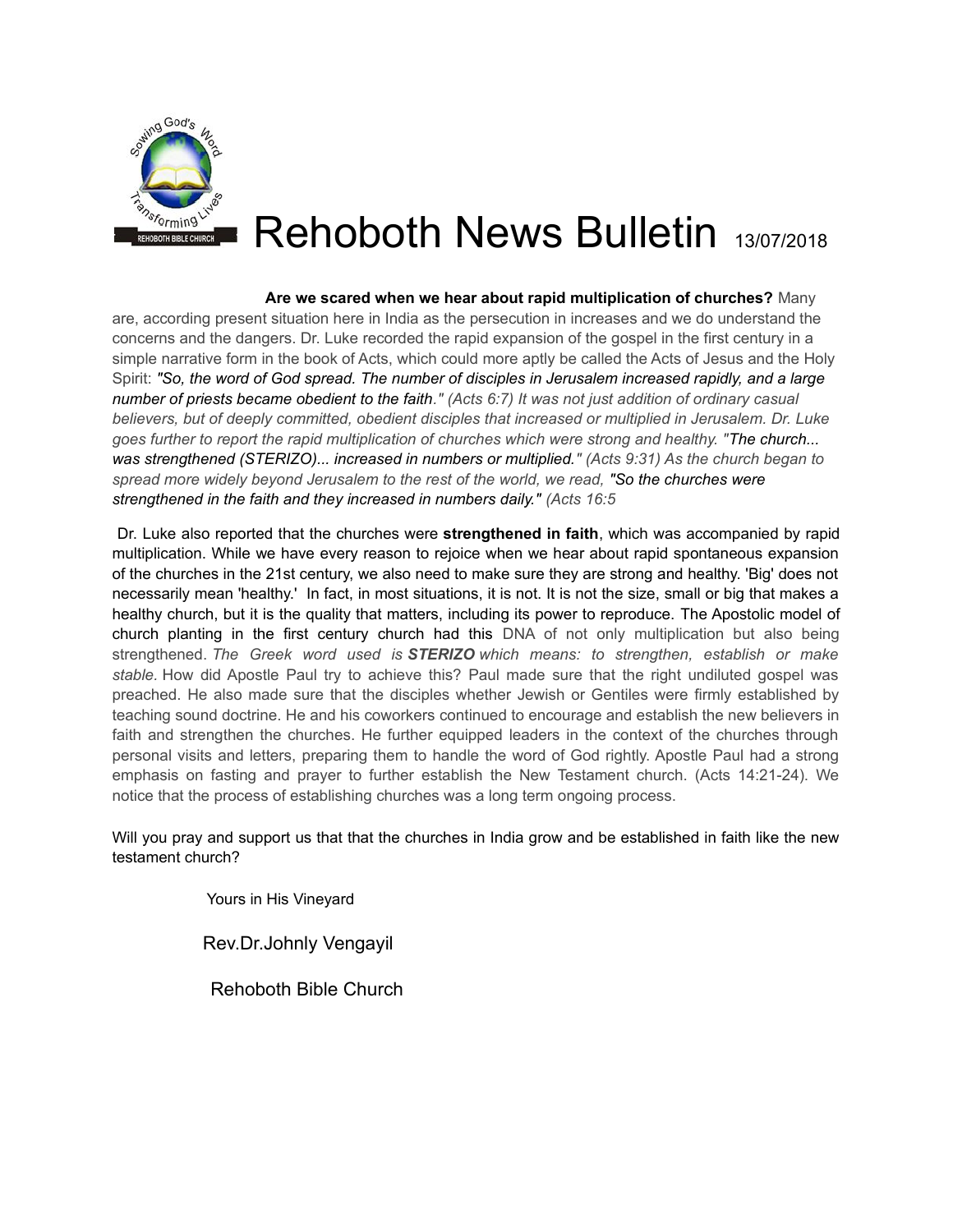In the month of May23rd 2018 me(Dr.Johnly &family had to go to Kerala to visit their parents) all of sudden Annie (the wife of Dr.Johnly) fell in sickness and the Doctor suggested them to Undergo a Surgery hemorrhoids, we were in Dilemma but one of the Christian brother lend \$650 for the need of Surgery demanding to pay him back in 2 months but praise God that we were able to face such situation and Gods hand was on us. Now she is recovering from it but still has pain some time. Please pray for her.

 Though we were away from Delhi our Pastors in Different states were working for the kingdom of God very effective way in different creative ways like visiting typical villages, interacting with kids to get entrance into their homes to share the good news of our Lord and many lives were touched and transformed. Pastor. Dinesh and his team from Rajasthan were requesting us to provide back pack for the kids who are very poor and are interested to go to school they are using plastic carry bag to take their books so please pray with us as we are in need of 40 back packs which cost\$10 each backpack. We are placing some of the picture.



The Pictures from the village ministry of Andhra Pradesh and Orissa

 The Church in Andhra Pradesh are reaching new villages with gospel in mountain are where the tribal people are living where there is much need of the gospel. To reach in those villages there is no conveyance of vehicles but in such places they are reaching. It Takes 1 -2 hours of Bike riding to reach those mountains. We are thankful to the evangelism team of our Churches in Andhra who are diligently doing God's work.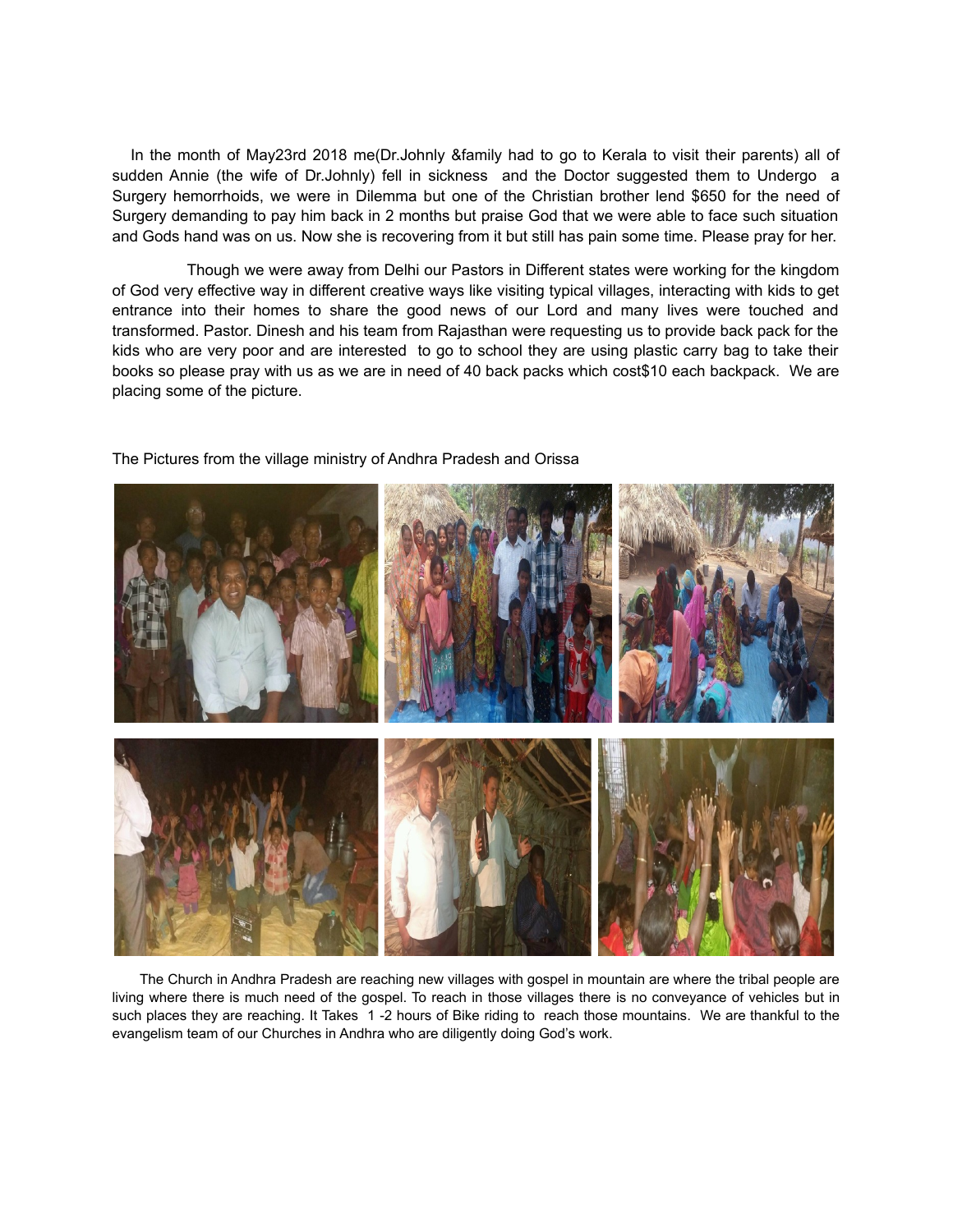Pastor Kishan Kumar had been doing wonderful Job with conducting VBS on the top of his Church in Khaithal in the state of Haryana. There are lots of opposition in spite of all difficult situation he is boldly doing wonderful Job for the expansion of God's Kingdom.

Here is some of the pictures with the Children's Ministry.



## Pray for

- 1. Pray for Rehoboth Bible Church and its associate Ministries
- 2. Pray that the Lord to help us to help 40 poor kids to get back pack for their school each costs \$10
- 3. Pray for Annie Johnly to get rid of pain
- 4. Pray that that 4 bore wells are needed in Rajasthan very urgent which costs \$1800 each
- 5. Pray for Johnly and Annie Vengayil as they lead the ministry
- 6. Pray for Rehoboth Bible State Directors and family that the Lord would help them to be more effective in leadership
- 7. Pray for Johnly Vengayil as he is traveling in Different states to meet with leaders and Pastors of Rehoboth also the Lord to help financially for the traveling
- 8. Pray for the kids in our Orphanage that they would grow in favor of man and Godly nature
- 9. Pray for the Pastors who are ministering in the villages facing problem to send their kids to school, they have to travel far for going to school and some time they are unable to go to school due to pending of School fees.
- 10. Pray for our Community Development &Social Empowerment Projects

## **How can you get involved**

 *Many leaders like Pastor Kishan are reaching out to the lost in North India will you Support a Church planting Coordinator for \$100 per Month*

> *Sponsoring bikes \$1000 Sponsoring a Pastors Children in village with \$30 per month Sponsoring for bore well as the Lord leads into your heart*